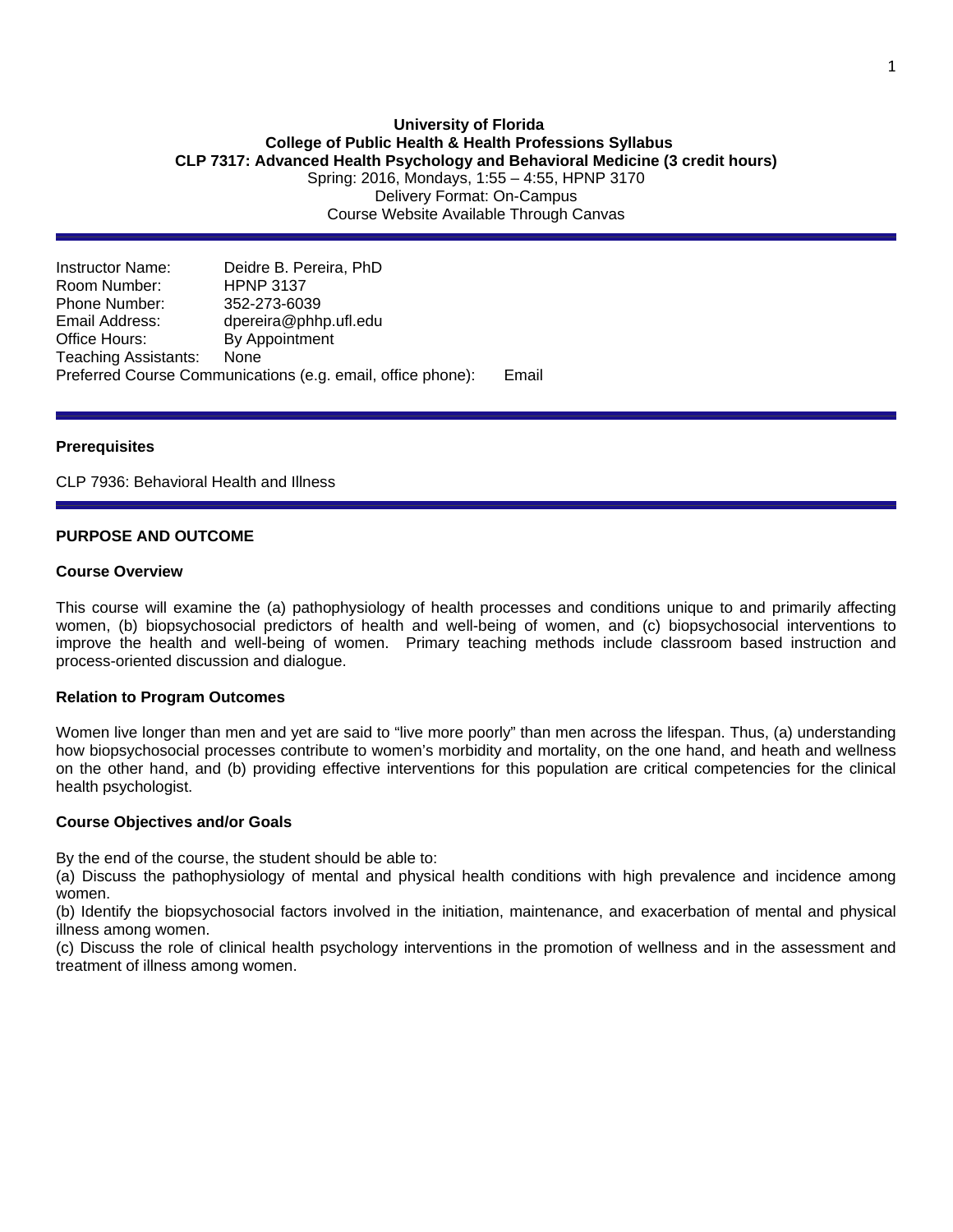## **DESCRIPTION OF COURSE CONTENT**

# **Topical Outline/Course Schedule**

|                |             |                                                                             |                                                                                                        | <b>Readings</b>                                                                                                                        |                                       |                    |  |  |  |  |
|----------------|-------------|-----------------------------------------------------------------------------|--------------------------------------------------------------------------------------------------------|----------------------------------------------------------------------------------------------------------------------------------------|---------------------------------------|--------------------|--|--|--|--|
| W <sub>k</sub> | <b>Date</b> | <b>Topic</b>                                                                | In-Class Activities, Deadlines, and<br><b>Due Dates</b>                                                | <b>Reference</b><br>(See Reference List at End of<br>Syllabus)                                                                         | <b>Required</b>                       | <b>Recommended</b> |  |  |  |  |
| $\mathbf{1}$   | 1/11/2016   | Sex, Gender, &<br>Health                                                    | Select dates for journal article<br>$\bullet$<br>discussion and case<br>conceptualization presentation | Brittle, Bird, & United States. Department<br>of Health and Human Services. Office on<br>Women's Health, 2007                          | Underlined<br><b>Sections</b>         |                    |  |  |  |  |
|                |             |                                                                             | Discuss potential patients for<br>case conceptualization                                               | Goldman, Troisi, & Rexrode, 2013                                                                                                       |                                       |                    |  |  |  |  |
|                |             |                                                                             | assignments                                                                                            | Institute of Medicine (U.S.). Committee<br>on Understanding the Biology of Sex and<br>Gender Differences., Wizemann, &<br>Pardue, 2001 | Executive<br>Summary,<br>Introduction | $\overline{All}$   |  |  |  |  |
|                |             |                                                                             |                                                                                                        | National Center for Health Statistics,<br>2014                                                                                         | None                                  | All                |  |  |  |  |
|                |             |                                                                             |                                                                                                        | US Department of Health and Human<br>Services, 2009                                                                                    | $\overline{All}$                      | None               |  |  |  |  |
|                |             |                                                                             |                                                                                                        | US Department of Health and Human<br>Services, 2013                                                                                    | $\overline{All}$                      | None               |  |  |  |  |
| $\overline{2}$ | 1/18/2016   | No Class - MLK<br>Holiday                                                   |                                                                                                        |                                                                                                                                        |                                       |                    |  |  |  |  |
| 3              | 1/25/2016   | Women's Mental &                                                            | Finalize patient for case<br>$\bullet$                                                                 | Goldman et al., 2013                                                                                                                   | Chapter 84                            | None               |  |  |  |  |
|                |             | <b>Behavioral Health:</b><br>Focus on Anxiety                               | conceptualization assignments                                                                          | Kornstein & Clayton, 2002                                                                                                              | Chapter 11                            | None               |  |  |  |  |
|                |             | <b>Deadline for obtaining</b><br>$\bullet$<br>permission from supervisor to |                                                                                                        | "Guidelines for psychological practice<br>with girls and women," 2007                                                                  | All                                   | None               |  |  |  |  |
|                |             | present patient for assignment                                              | Johnson & Stewart, 2010                                                                                | All                                                                                                                                    | None                                  |                    |  |  |  |  |
|                |             |                                                                             |                                                                                                        | Comstock et al., 2008                                                                                                                  | All                                   | None               |  |  |  |  |
|                |             |                                                                             |                                                                                                        | Black et al., 2011                                                                                                                     | All                                   | None               |  |  |  |  |
|                |             |                                                                             |                                                                                                        | Spiers, Geller, & Kloss, 2013                                                                                                          | Chapter 4                             | None               |  |  |  |  |
|                |             |                                                                             |                                                                                                        | Wright, Fopma-Loy, & Oberle, 2012                                                                                                      | All                                   | None               |  |  |  |  |
|                |             |                                                                             |                                                                                                        | Malan, Hemmings, Kidd, Martin, &<br>Seedat, 2011                                                                                       | All                                   | None               |  |  |  |  |
|                |             |                                                                             | Okereke et al., 2012                                                                                   | All                                                                                                                                    | None                                  |                    |  |  |  |  |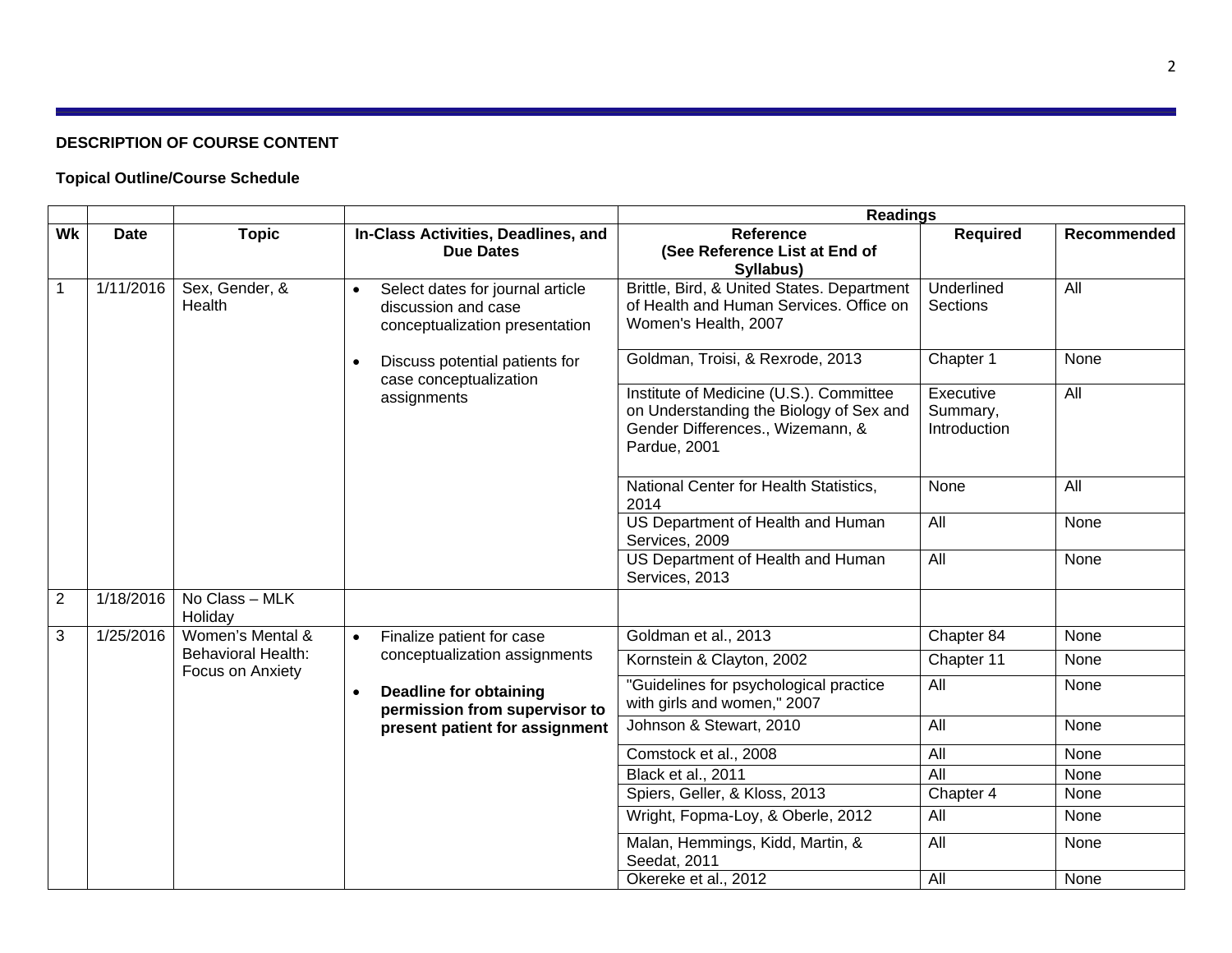| 4              | 2/1/2016  | Women's Mental &<br><b>Behavioral Health:</b><br>Focus on Depression       | Journal article discussions<br>$\bullet$                                                                                                                                                         | To be posted on Canvas |
|----------------|-----------|----------------------------------------------------------------------------|--------------------------------------------------------------------------------------------------------------------------------------------------------------------------------------------------|------------------------|
| 5              | 2/8/2016  | Women's Mental &<br><b>Behavioral Health:</b><br>Focus on Substance<br>Use | Journal article discussions<br>$\bullet$<br>Intervention: Leslie<br>$\bullet$<br>Intervention: Dallas<br>$\bullet$<br>Written journal article reviews<br>$\bullet$<br>due from presenters on 2/1 | To be posted on Canvas |
| 6              | 2/15/2016 | Women's Sexual &<br>Reproductive Health                                    | Journal article discussions<br>$\bullet$<br>Written journal article reviews<br>$\bullet$<br>due from presenters on 2/8                                                                           | To be posted on Canvas |
| $\overline{7}$ | 2/22/2016 | Women's Sexual &<br>Reproductive Health                                    | Journal article discussions<br>$\bullet$<br>Written journal article reviews<br>$\bullet$<br>due from presenters on 2/15                                                                          | To be posted on Canvas |
| 8              | 2/29/2016 | No Class - Spring<br><b>Break</b>                                          | Written journal article reviews<br>due from presenters on 2/22                                                                                                                                   |                        |
| 9              | 3/7/2016  | Chronic and Life-<br><b>Limiting Diseases</b><br>Among Women               |                                                                                                                                                                                                  | To be posted on Canvas |
| 10             | 3/14/2016 | Chronic and Life-<br><b>Limiting Diseases</b><br>Among Women               | Midterm due at 5pm<br>$\bullet$                                                                                                                                                                  | To be posted on Canvas |
| 11             | 3/21/2016 | Chronic and Life-<br><b>Limiting Diseases</b><br>Among Women               |                                                                                                                                                                                                  | To be posted on Canvas |
| 12             | 3/28/2016 | Psychological<br>Interventions that<br>Work for Women                      |                                                                                                                                                                                                  | To be posted on Canvas |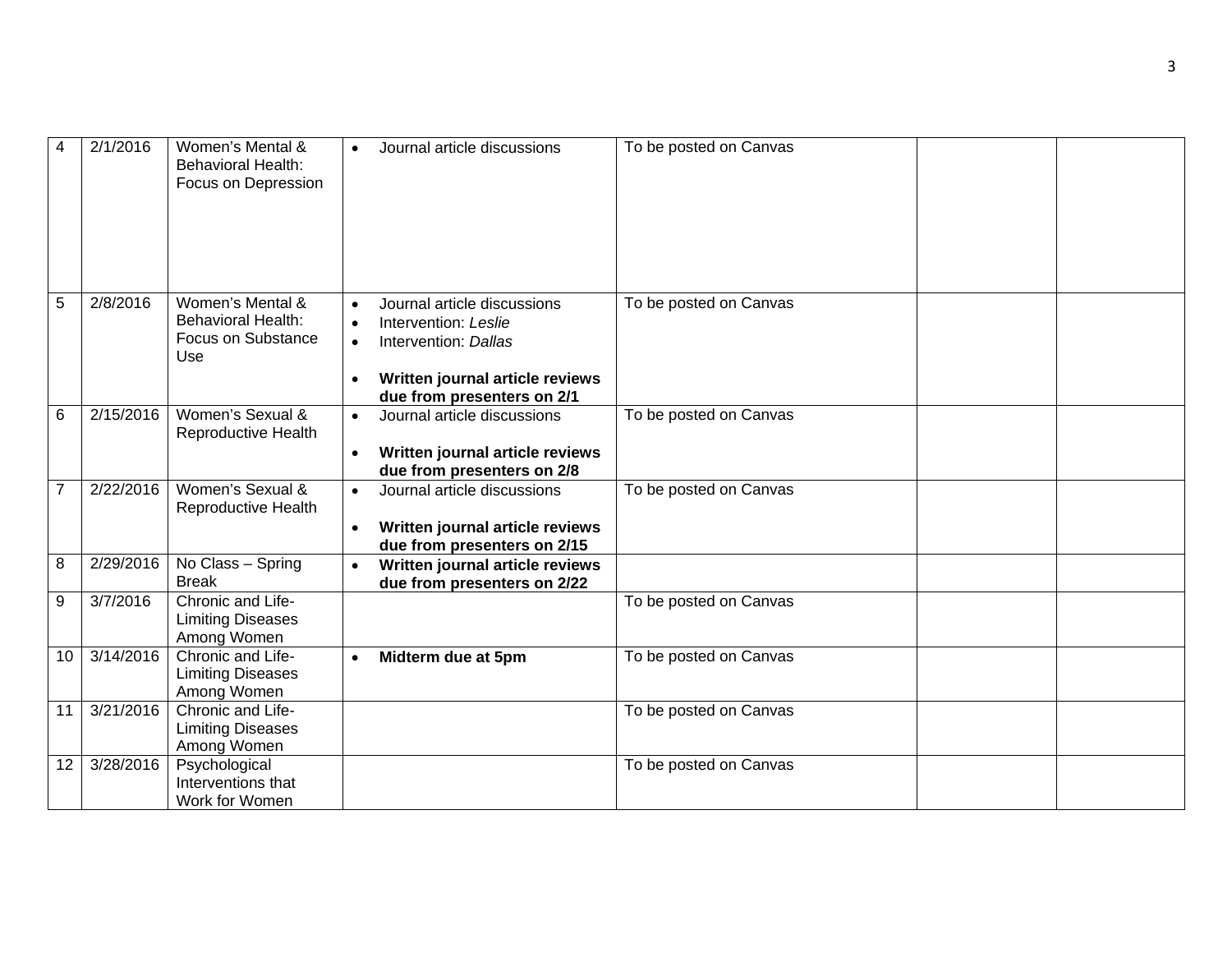| 13 | 4/4/2016  | Biopsychosocial<br>Conceptualization of<br>Women's Health | Case conceptualization<br>presentations                       |  |
|----|-----------|-----------------------------------------------------------|---------------------------------------------------------------|--|
|    |           |                                                           | Written case conceptualization<br>due from today's presenters |  |
| 14 | 4/11/2016 | Biopsychosocial<br>Conceptualization of<br>Women's Health | Case conceptualization<br>presentations                       |  |
|    |           |                                                           | Written case conceptualization<br>due from today's presenters |  |
| 15 | 4/18/2016 | Biopsychosocial<br>Conceptualization of<br>Women's Health | Case conceptualization<br>presentations                       |  |
|    |           |                                                           | Written case conceptualization<br>due from today's presenters |  |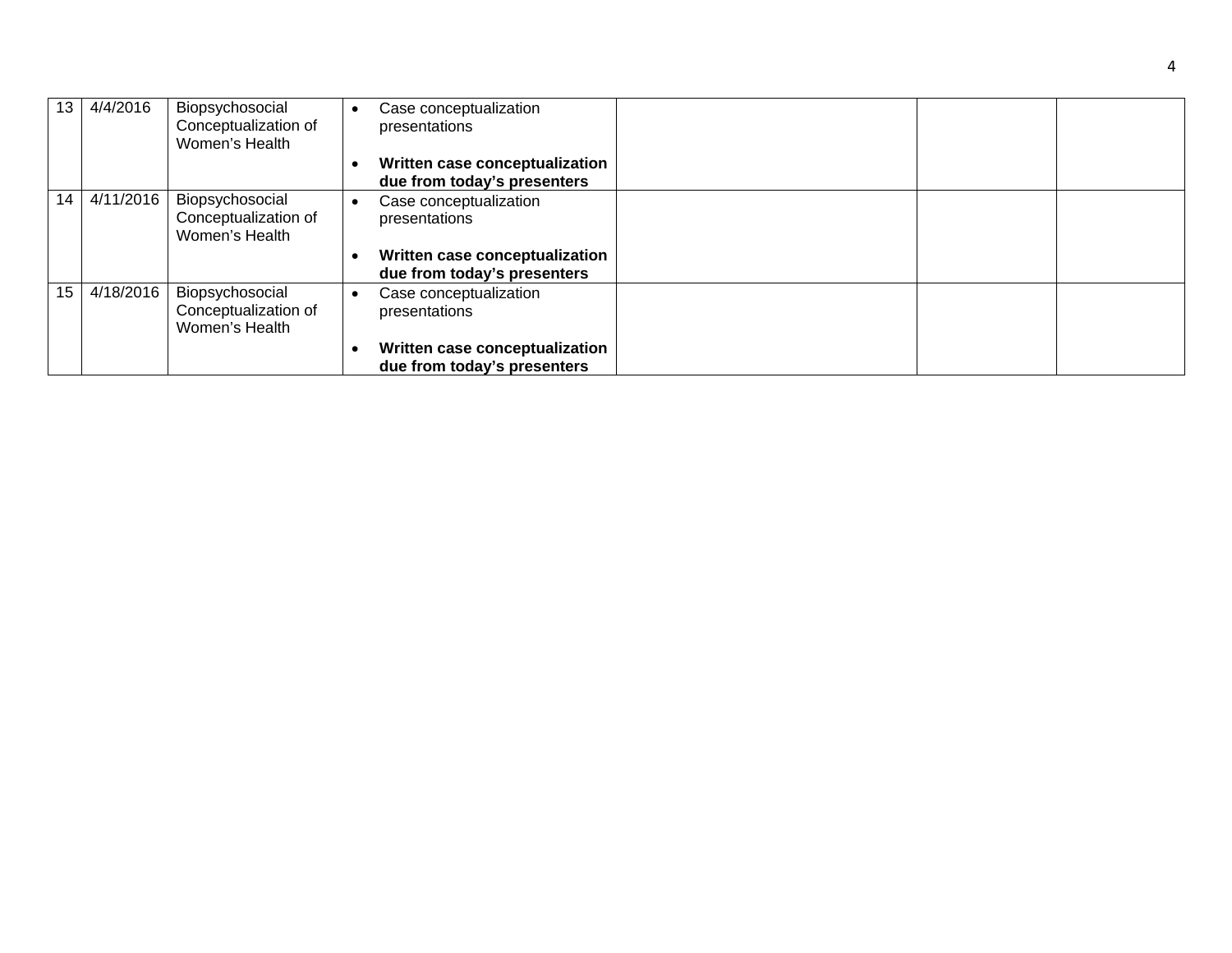## **Course Materials and Technology**

See references at the end of this document.

For technical support for this class, please contact the UF Help Desk at:

- Learning-support@ufl.edu
- (352) 392-HELP select option 2
- <https://lss.at.ufl.edu/help.shtml>

## **ACADEMIC REQUIREMENTS AND GRADING**

#### **General Note**

In order to complete the objectives and goals for this course, students must be currently treating an adolescent or adult female patient with significant comorbid physical and mental health concerns. Students will be asked to present their patients briefly in class on 1/25/2016, and Dr. Pereira will advise whether these patients meet criteria for the learning objectives of this course. If a patient does not meet criteria, students will be asked to select another patient and have her approved. Students are responsible for obtaining permission from the supervising faculty member to use the patient for course purposes, which should be provided to Dr. Pereira by email by 1/25/2016.

## **Assignments**

## *A. Midterm Examination (30%, 30 out of 100 points)*

The midterm will be a take home short-answer and essay examination based on lecture-content and assigned reading materials. Students will have approximately 10 days to complete the assignment.

## *B. Female-Centered Biopsychosocial Case Conceptualization (40%, 40 out of 100 points)*

Students will develop a comprehensive, biopsychosocial case conceptualization for a female patient in the Psychology Clinic who is being seen for psychosocial/behavioral issues related to a *significant* physical health concern that is lifelimiting or involves significant quality of life impairments (e.g., diabetes, sickle cell disease, cancer, cardiovascular disease, epilepsy, transplant). Students are strongly encouraged to select a patient that they are currently treating in the Psychology Clinic (with their supervisor's written permission). Students who are not currently treating any female patients should speak with Dr. Pereira as soon as possible to arrange shadowing the treatment of a female patient on Dr. Pereira's service for the purposes of this assignment. Students will be required to provide a brief written description of a patient (with their supervisor's written permission to use this case for this assignment) for approval early in the semester.

There are two components to this assignment. The first component is a *Written Report (20%, 20 out of 100 points).* The case conceptualization should be written in the following format:

*Presenting Problem History of the Presenting Problem Psychosocial History Medical History Psychiatric History Family Medical History Family Psychiatric History Case Conceptualization Diagnostic Impressions Treatment Plan/Recommendations Prognosis*

The *Case Conceptualization* section must consider all of the relevant female-specific biological, psychological, social, and cultural factors in the etiology, presentation, maintenance, and treatment of the psychological and physical health issues. The various content of this section must be referenced using empirically-based research articles.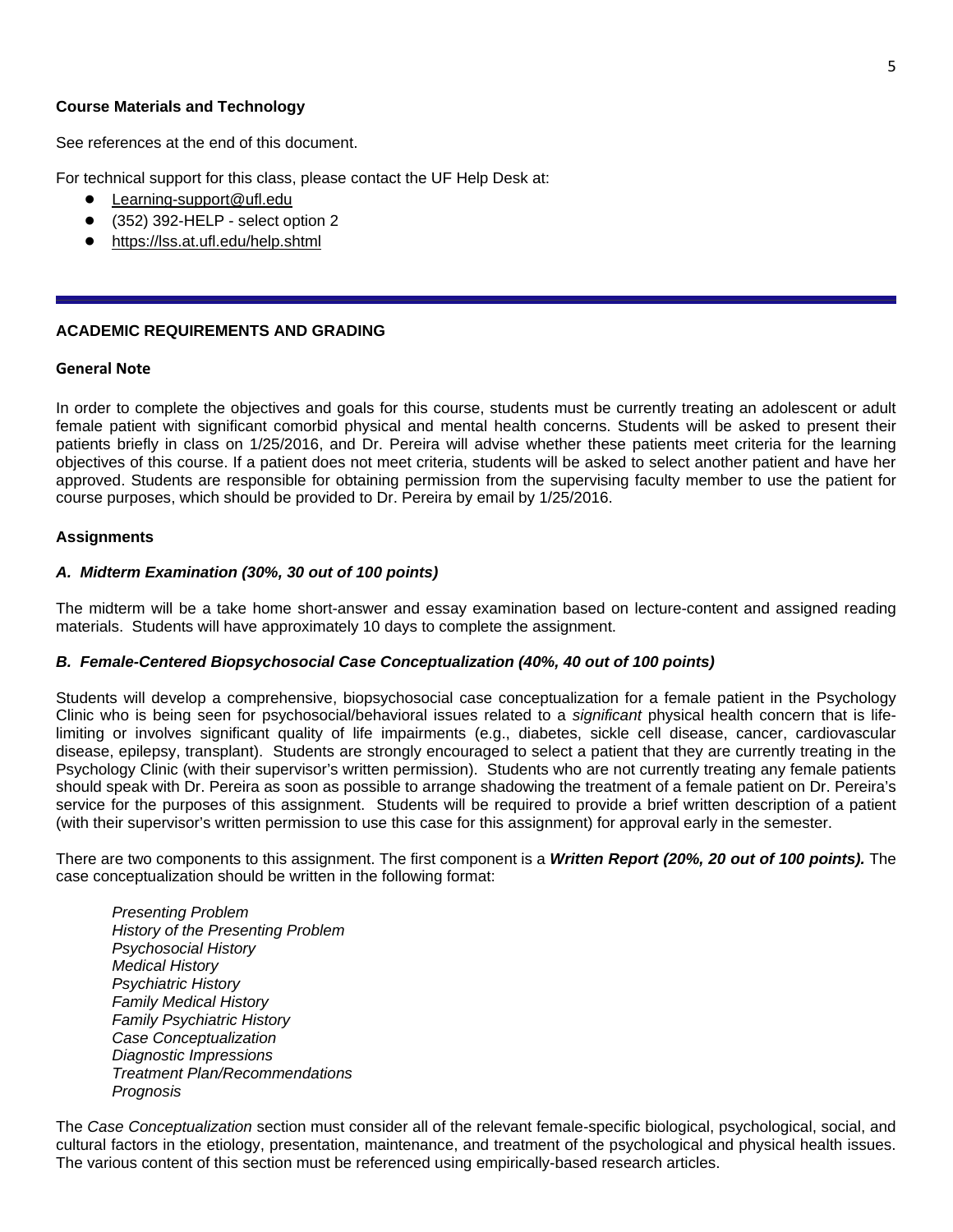The second component is an *Oral Presentation (20%, 20 out of 100 points)* derived from the written case conceptualization. Presentations should follow the written report closely and be presented using Power Point, Prezi, or another presentation software. The presentation should be 45 minutes in length (30 minutes for the presentation itself, 15 minutes for questions). Criteria that will be used for grading case conceptualization are posted as a separate document on the course website.

On the first day of class, students will select a presentation day. Written case conceptualizations are due on the day of students' oral presentations.

## *C. Journal article review and discussion (20%, 20 out of 100 points)*

Each student will select a recently published empirical journal article on a topic related to women's health. He/she will provide a pdf of the article to Dr. Pereira and the class at least one week prior to his/her assigned discussion date. On his/her assigned discussion date, he/she will facilitate a class-based discussion and critical analysis of the research described in the article, including its background/significance, methodology, results, and implications. The expected length of this discussion is approximately 20 minutes but may be slightly shorter or longer. The student will be graded on his/her understanding of the article under review as well as his/her ability to stimulate and facilitate a critical dialogue on the article. This *Student-Facilitated Journal Article Discussion is worth 10% of students' total grade (20 out of 100 points).*

The student will also submit a *Journal Article Written Review (10%, 10 out of 100 points)* of the manuscript within one week of their presentation. The review should be no more than 2 pages, single-spaced, using 11 pt. Arial font, 0.5" margins. The review should be written as if it were a review of an initial manuscript submission to a journal (see course website for review criteria). The review will be graded on the breadth and depth of coverage of relevant review criteria and the process by which strengths/weaknesses are communicated. Students should approach this review with the following questions in mind: What does this article communicate about women? To what extent does this research advance the health and well-being of women? How clinically significant is this research to women? Students should make sure that their review is approached from a female-centered perspective – i.e., the review should not focus solely on weaknesses in statistical procedures, unless this has major implications on how the article may/may not influence the field of women's health research.

## *D. Class participation (10%, 10 out of 100 points)*

Students are expected to participate in class discussions in a meaningful way during every class.

| <b>Requirement</b>                                                        | <b>Due Date</b>                                                       | Points, % of Final Grade      |
|---------------------------------------------------------------------------|-----------------------------------------------------------------------|-------------------------------|
| <b>Student-Facilitated</b><br><b>Journal Article</b><br><b>Discussion</b> | $1/25/2016 -$<br>2/22/2016                                            | 10 points, 10% of final grade |
| <b>Written Journal Article</b><br><b>Review</b>                           | One-Week<br>Following<br>Student-<br>Facilitated<br><b>Discussion</b> | 10 points, 10% of final grade |
| <b>Midterm</b>                                                            | 3/14/2016                                                             | 30 points, 30% of final grade |
| <b>Oral Case</b><br>Conceptualization                                     | $4/4/2016 -$<br>4/18/2016                                             | 20 points, 20% of final grade |
| <b>Written Case</b><br><b>Conceptualization</b>                           | $4/4/2016 -$<br>4/18/2016                                             | 20 points, 20% of final grade |
| <b>Class Participation</b>                                                | Ongoing                                                               | 10 points, 10% of final grade |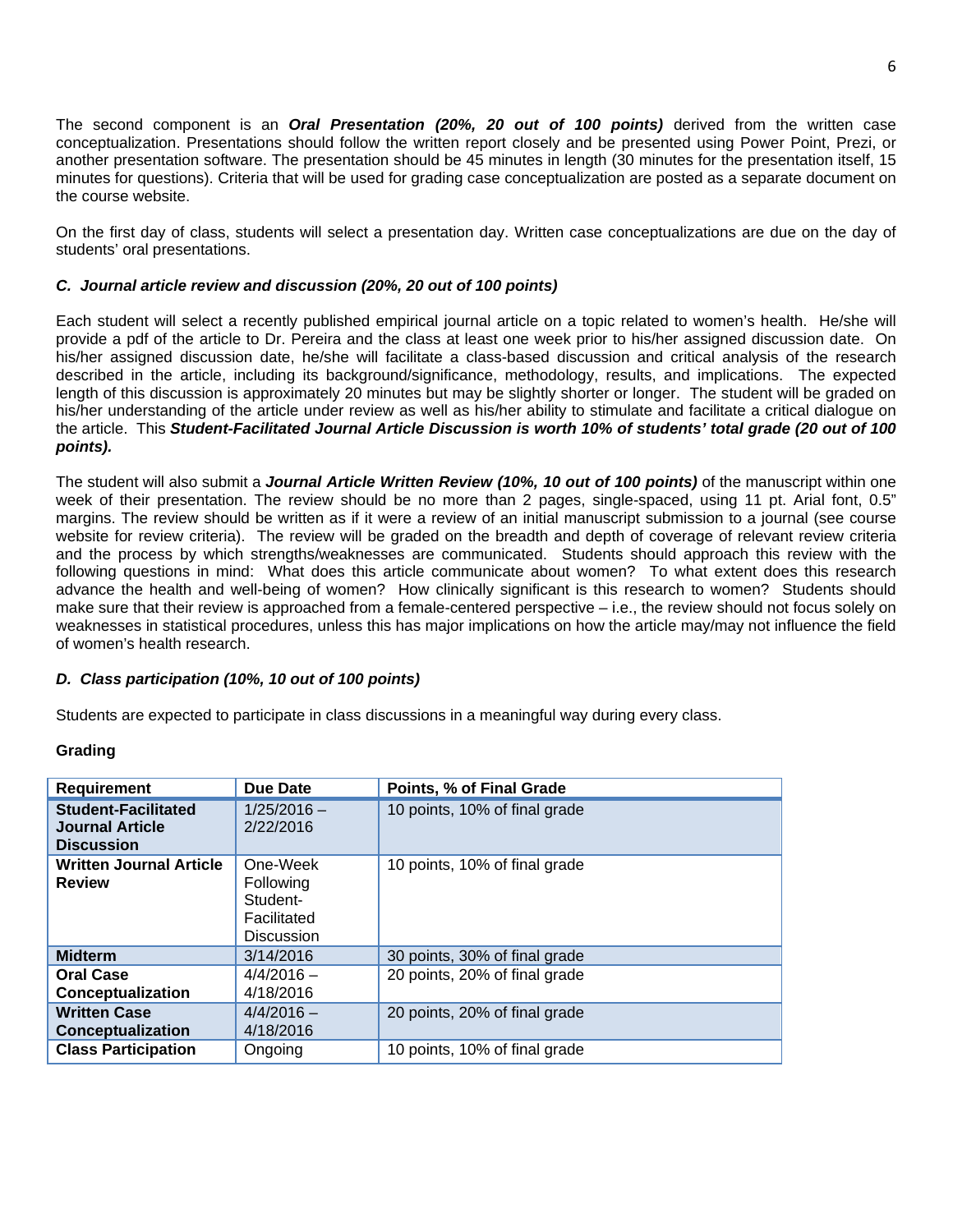Points earned to letter grade conversion:

| <b>Points</b>   | $93 -$ | $90-$ | $87 -$ | 83- | 80- | 77-          | 73- | 70-                               | $67 -$ | 63- | 60- | <b>Below</b> |
|-----------------|--------|-------|--------|-----|-----|--------------|-----|-----------------------------------|--------|-----|-----|--------------|
| earned          | 100    | 92    | 89     | 86  | 82  | 79           | 76  | 72                                | 69     | 66  | 62  | 60           |
| Letter<br>Grade | A      | $A-$  | $B+$   | B   | B-  | $\sim$<br>∪- | ◡   | $\sim$<br>$\overline{\mathbf{v}}$ | D+     | ◡   | -ت  | F<br>-       |

Letter grade to grade point conversion:

| Letter<br>Grade        |     | Δ.   | $B+$ | B   | B-   | C+   | ◠   | $C-$ | D+                     | D  | D-   | Е               | <b>WF</b> |     | <b>NG</b> | -ə- |
|------------------------|-----|------|------|-----|------|------|-----|------|------------------------|----|------|-----------------|-----------|-----|-----------|-----|
| Grade<br><b>Points</b> | 4.0 | 3.67 | 3.33 | 3.0 | 2.67 | 2.33 | 2.0 | 1.67 | 1.33<br>$\blacksquare$ | .U | 0.67 | $\Omega$<br>0.0 | 0.0       | 0.0 | v.v       | 0.0 |

For greater detail on the meaning of letter grades and university policies related to them, see the Registrar's Grade Policy regulations at:

<http://catalog.ufl.edu/ugrad/current/regulations/info/grades.aspx>

## **Exam Policy**

There is one exam in this course. This midterm exam will require students to provide approximately one page responses to three to five short-answer questions. Successful responses require the student to integrate lecture and reading materials and apply them to practical and applied clinical and research scenarios related to the clinical health psychology of women. The exam will be made available through Canvas on 3/4/2016 and must be completed and submitted on Canvas by 5:00pm on 3/14/2016. The exam will no longer be accessible after that time.

## **Policy Related to Make up Exams or Other Work**

Deadline extensions will be considered on a case-by-case basis for students experiencing extreme emergencies, such as a personal or family health emergency, with appropriate documentation. In the absence of an approved-extension, grades for midterm exams and any written products will be reduced by 5 points (5%) for every day they are late. There will be no opportunities for extra credit in this course.

Any requests for make-ups due to technical issues MUST be accompanied by the ticket number received from LSS when the problem was reported to them. The ticket number will document the time and date of the problem. You MUST e-mail me within 24 hours of the technical difficulty if you wish to request a make-up.

## **Policy Related to Required Class Attendance**

Class attendance is strongly encouraged, as participation is 10% of your total grade. However, it is recognized that some students will be absent from classes in January due to internship interviews. In order for these classes to be excused and not count against students' class participation grades, students must provide Dr. Pereira in writing of the dates they will be unable to attend class. It is expected that students will make up any missed work.

In accordance with UF policy, absences related to personal illness, serious family emergencies, conference attendance, and/or court-imposed legal obligations will be excused with proper documentation and will not count against students' class participation grades. Absences related to religious holidays will also be excused. No documentation is necessary but advanced notice is appreciated.

Please note all faculty are bound by the UF policy for excused absences. For information regarding the UF Attendance Policy see the Registrar website for additional details: <https://catalog.ufl.edu/ugrad/current/regulations/info/attendance.aspx>

Class participation grades will be reduced by 5% (5 points out of 100) if there are 3 or more instances of late arrival to and/or early departure from class.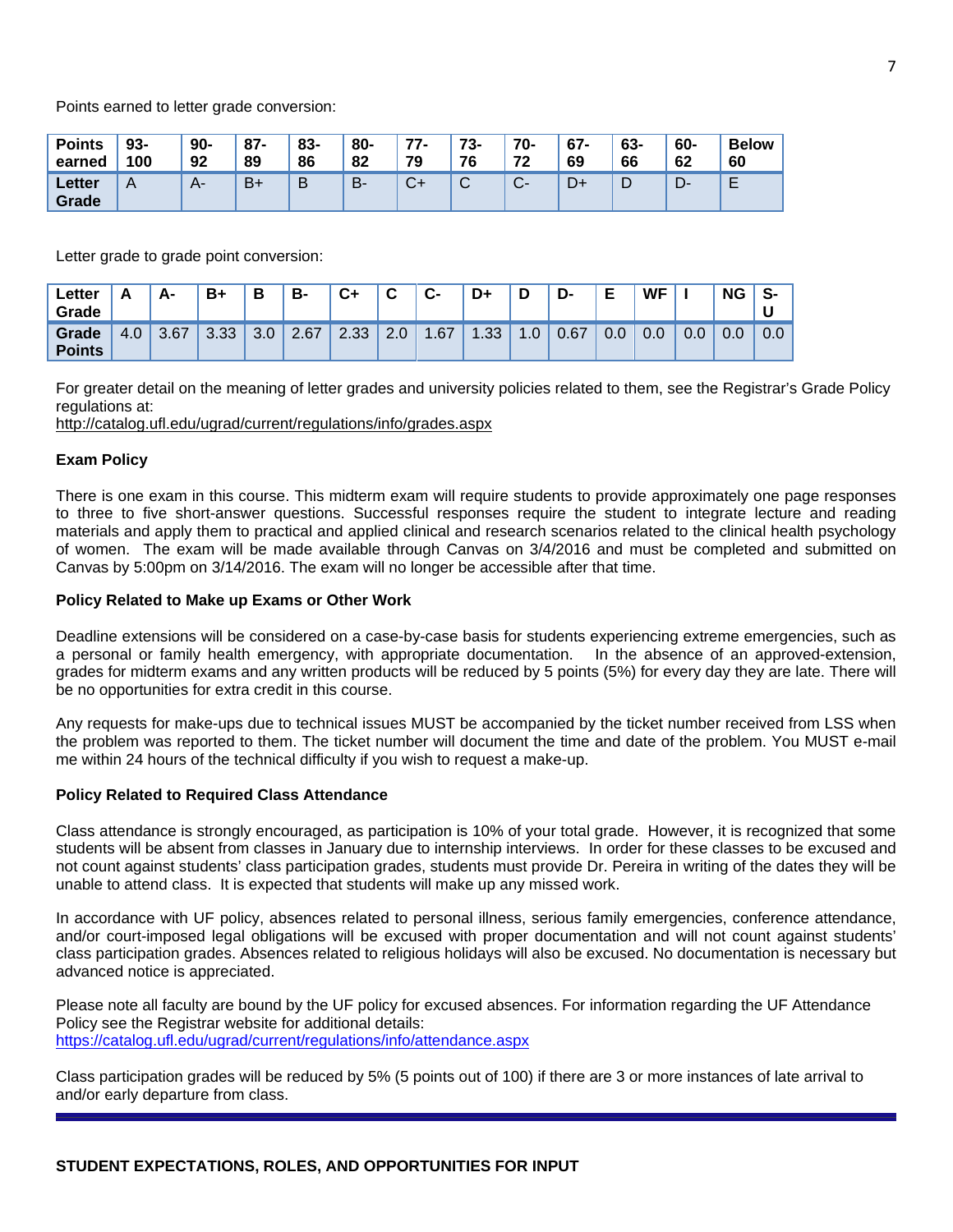## **Expectations Regarding Course Behavior**

You may keep your pagers on during class. If you have a clinical urgency or emergency that you need to attend to during class time, please let Dr. Pereira know before you step out of class.

Cell phones should be set to silent. If you are waiting for a phone call related to an urgent matter, please let Dr. Pereira know in advance.

Use of smart phones or laptops during class to check email, browse the web, send/receive text messages, etc, will result in class participation grade reduction of 1% (1 point out of 100) per episode.

#### **Communication Guidelines**

Not applicable; On Campus course.

## **Academic Integrity**

Students are expected to act in accordance with the University of Florida policy on academic integrity. As a student at the University of Florida, you have committed yourself to uphold the Honor Code, which includes the following pledge:

## "We, the members of the University of Florida community, pledge to hold ourselves and our peers to the highest **standards of honesty and integrity**."

You are expected to exhibit behavior consistent with this commitment to the UF academic community, and on all work submitted for credit at the University of Florida, the following pledge is either required or implied:

## **"On my honor, I have neither given nor received unauthorized aid in doing this assignment."**

It is your individual responsibility to know and comply with all university policies and procedures regarding academic integrity and the Student Honor Code. Violations of the Honor Code at the University of Florida will not be tolerated. Violations will be reported to the Dean of Students Office for consideration of disciplinary action. For additional information regarding Academic Integrity, please see Student Conduct and Honor Code or the Graduate Student Website for additional details:

<https://www.dso.ufl.edu/sccr/process/student-conduct-honor-code/> <http://gradschool.ufl.edu/students/introduction.html>

Please remember cheating, lying, misrepresentation, or plagiarism in any form is unacceptable and inexcusable behavior.

## **Online Faculty Course Evaluation Process**

Students are expected to provide feedback on the quality of instruction in this course by completing online evaluations at [https://evaluations.ufl.edu.](https://evaluations.ufl.edu/) Evaluations are typically open during the last two or three weeks of the semester, but students will be given specific times when they are open. Summary results of these assessments are available to students at [https://evaluations.ufl.edu/results/.](https://evaluations.ufl.edu/results/) Dr. Pereira will use these students' assessments to optimize the course's content and process, as well as her instruction style.

## **SUPPORT SERVICES**

#### **Accommodations for Students with Disabilities**

If you require classroom accommodation because of a disability, you must register with the Dean of Students Office [http://www.dso.ufl.edu](http://www.dso.ufl.edu/) within the first week of class. The Dean of Students Office will provide documentation of accommodations to you, which you must then give to me as the instructor of the course to receive accommodations. Please make sure you provide this letter to me by the end of the second week of the course. The College is committed to providing reasonable accommodations to assist students in their coursework.

#### **Counseling and Student Health**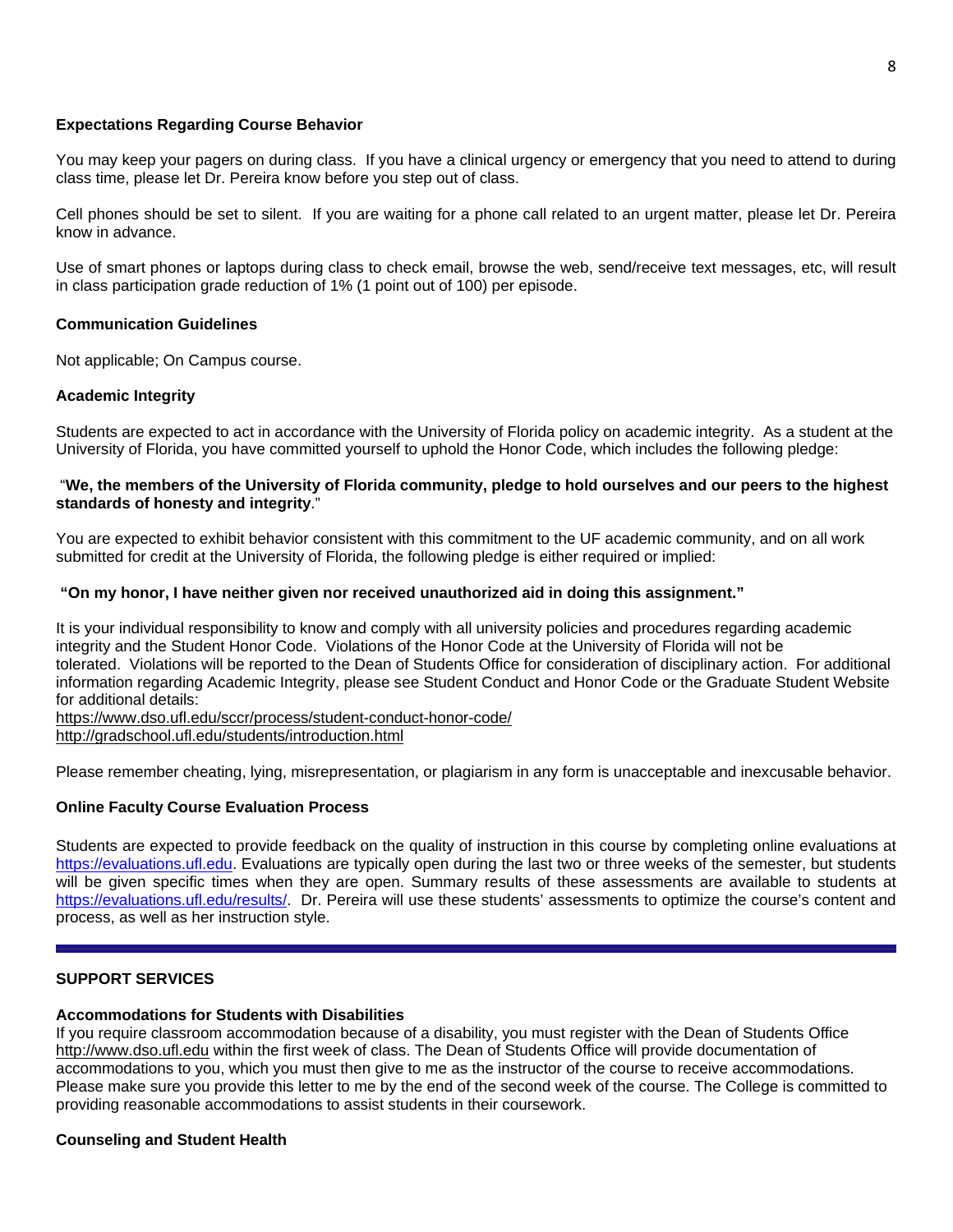Students sometimes experience stress from academic expectations and/or personal and interpersonal issues that may interfere with their academic performance. If you find yourself facing issues that have the potential to or are already negatively affecting your coursework, you are encouraged to talk with an instructor and/or seek help through University resources available to you.

- The Counseling and Wellness Center 352-392-1575 offers a variety of support services such as psychological assessment and intervention and assistance for math and test anxiety. Visit their web site for more information: [http://www.counseling.ufl.edu.](http://www.counseling.ufl.edu/) On line and in person assistance is available.
- You Matter We Care website: [http://www.umatter.ufl.edu/.](http://www.umatter.ufl.edu/) If you are feeling overwhelmed or stressed, you can reach out for help through the You Matter We Care website, which is staffed by Dean of Students and Counseling Center personnel.
- The Student Health Care Center at Shands is a satellite clinic of the main Student Health Care Center located on Fletcher Drive on campus. Student Health at Shands offers a variety of clinical services. The clinic is located on the second floor of the Dental Tower in the Health Science Center. For more information, contact the clinic at 392 0627 or check out the web site at: <https://shcc.ufl.edu/>
- Crisis intervention is always available 24/7 from: Alachua County Crisis Center: (352) 264-6789 <http://www.alachuacounty.us/DEPTS/CSS/CRISISCENTER/Pages/CrisisCenter.aspx>

Do not wait until you reach a crisis to come in and talk with us. We have helped many students through stressful situations impacting their academic performance. You are not alone so do not be afraid to ask for assistance.

## **PARTIAL LIST OF REFERENCES**

Black, M. C., Basile, K. C., Breiding, M. J., Smith, S. G., Walters, M. L., Merrick, M. T., . . . Stevens, M. R. (2011). The National Intimate Partner and Sexual Violence Survey (NISVS): 2010 Summary Report. National Center for Injury Prevention and Control: Centers for Disease Control and Prevention, Atlanta, GA.

Brittle, C., Bird, C. E., & United States. Department of Health and Human Services. Office on Women's Health. (2007). Literature review on effective sex- and gender-based systems/models of care (pp. 162 p.). Retrieved from http://purl.access.gpo.gov/GPO/LPS100484 Retrieved from http://purl.access.gpo.gov/GPO/LPS100484

Comstock, D. L., Hammer, T. R., Strentzsch, J., Cannon, K., Parsons, J., & Salazar, G. (2008). Relational-cultural theory: A framework for bridging relational, multicultural, and social justice competencies. Journal of Counseling and Development, 86(3), 279.

Goldman, M. B., Troisi, R., & Rexrode, K. M. (2013). Women and health (2nd ed.). Amsterdam: Elsevier/Academic Press. Guidelines for psychological practice with girls and women. (2007). Am Psychol, 62(9), 949-979. doi:10.1037/0003- 066X.62.9.949

Institute of Medicine (U.S.). Committee on Understanding the Biology of Sex and Gender Differences., Wizemann, T. M., & Pardue, M. L. (2001). Exploring the biological contributions to human health : does sex matter? Washington, D.C.: National Academy Press.

Johnson, J., & Stewart, D. E. (2010). DSM-V: toward a gender sensitive approach to psychiatric diagnosis. Arch Womens Ment Health, 13(1), 17-19. doi:10.1007/s00737-009-0115-0

Kornstein, S. G., & Clayton, A. H. (2002). Women's mental health : a comprehensive textbook. New York: Guilford Press. Malan, S., Hemmings, S., Kidd, M., Martin, L., & Seedat, S. (2011). Investigation of telomere length and psychological stress in rape victims. Depression and anxiety, 28(12), 1081-1085.

National Center for Health Statistics. Health, United States, 2014: With Special Feature on Adults Aged 55–64. Hyattsville, MD. 2015.

Okereke, O. I., Prescott, J., Wong, J. Y., Han, J., Rexrode, K. M., & De Vivo, I. (2012). High phobic anxiety is related to lower leukocyte telomere length in women. PLoS One, 7(7), e40516. doi:10.1371/journal.pone.0040516

Spiers, M. V., Geller, P. A., & Kloss, J. D. (2013). Women's health psychology. Hoboken, NJ: John Wiley & Sons, Inc.